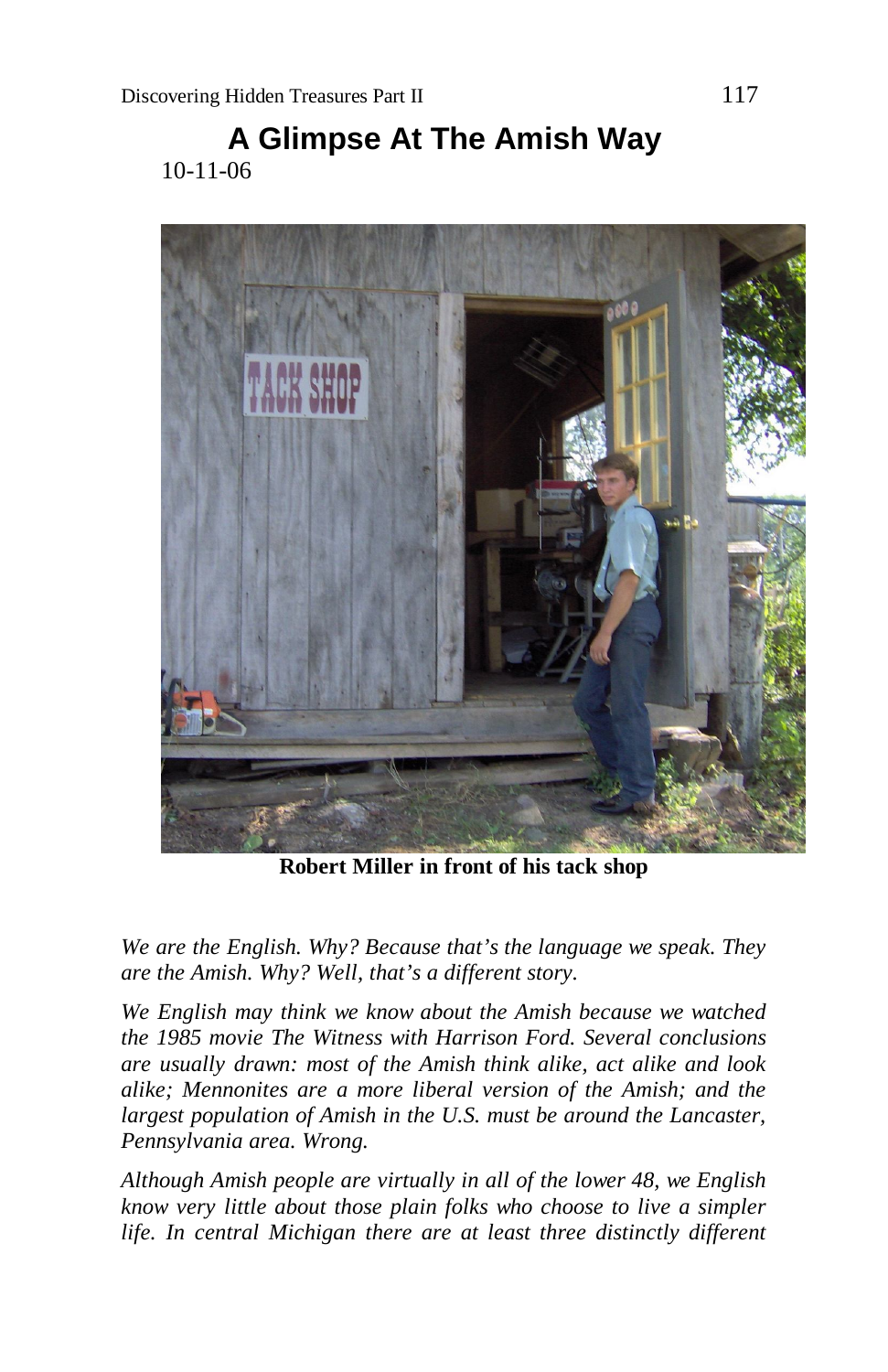*Amish communities. They, in fact, are more conservative descendants of the Mennonites and the Lancaster area ranks third in Amish population behind northeastern Ohio and northern Indiana.*

*Robert Miller was born in the Amish community of Rexford, Montana. His family moved to the Clare Old Order Amish community when he was 4 years old. With an entrepreneurial spirit, he works for his father in the family sawmill, operates his own equine tack shop, makes pallets for a company in Clare, hopes to become a horse trainer and is my friend.*

*Four years ago my wife was in need of a leather craftsman to repair her saddle and a fellow horseman recommended Robert. We obtained directions to the Miller farm/mill off of Beaverton Road and set out for Amish country.*

*To our surprise an extremely youthful Amish boy emmerged from a building with the simple sign saying TACK SHOP on the side. After introductions we spent a good hour talking about horses, racing and the necessary repairs to the saddle. Robert asked a lot of questions.*

*Over the years there were more repairs, new saddles and a new found friendship had developed. Now a young man of twenty, Robert always greets us with a smile and firm handshake. He always has provided quality workmanship for a fair price and always has more questions.*

*Trying to be sensitive to the Amish ways, my curiosity got the best of me and I thought Robert would make a fascinating subject to interview. What I discovered was a well-grounded individual who is comfortable in his Amish surroundings but also looking forward to dealing with the English in the 21st century.*

#### **ROR: Are you considered an employee of your father's sawmill?**

**Robert:** I am a dependant until I'm 21 or on my own. My parents pay for all I need and want, within reason. The money I make outside the mill is mine. The pallets I make after hours, my father gets a cut for the use of his equipment and materials. I'm saving up to buy some land.

#### **ROR: The work ethic of the Amish is legendary. When did you start working?**

**Robert:** From the time I could walk I was doing something - feeding the chickens and filling the woodbin was my first chores. At around 7 I started working in the mill cleaning up and doing little jobs. Then I began working full-time at 14. At age 21 I will begin paying my own way and draw wages at the going rate.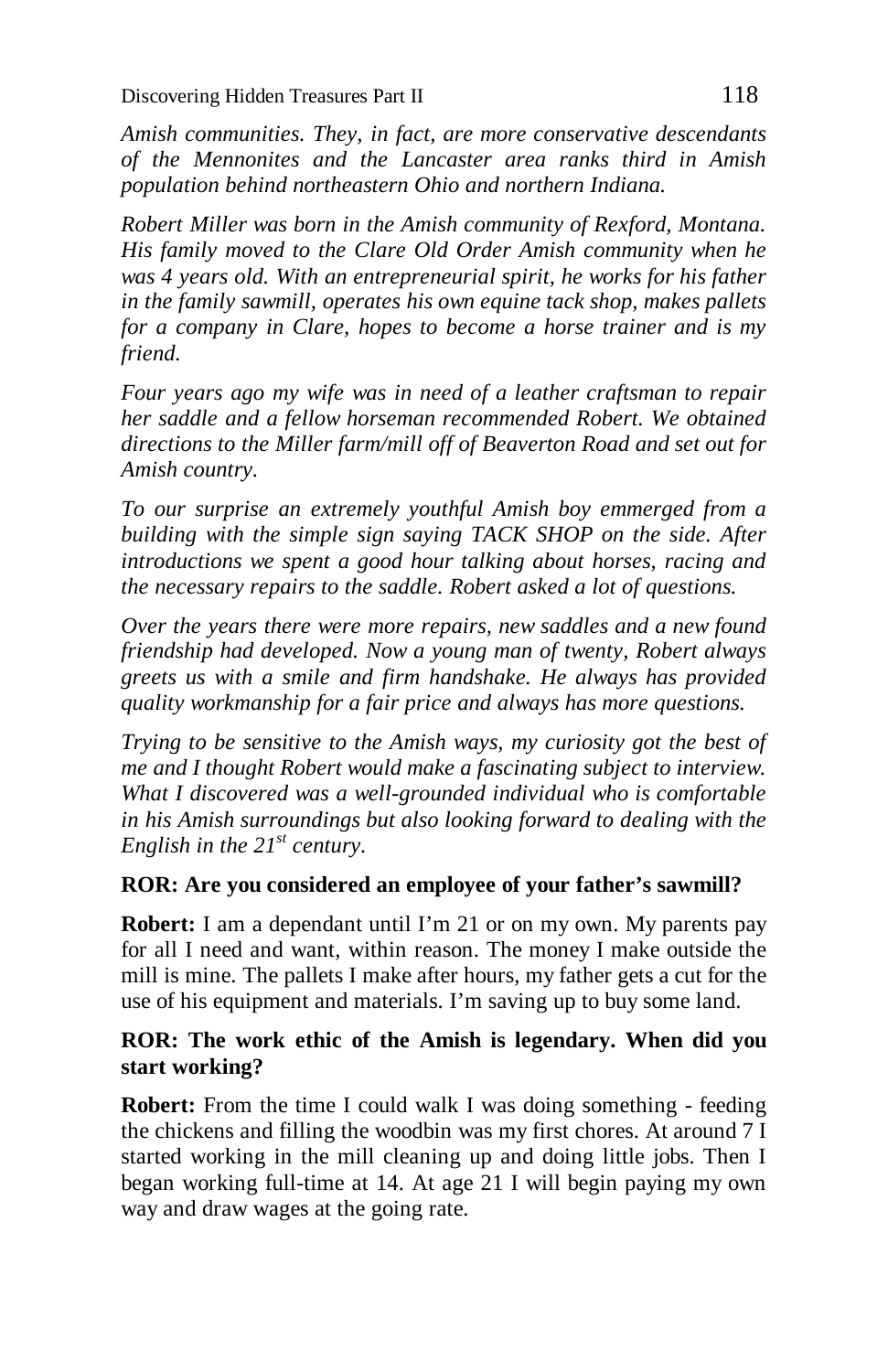#### **ROR: How do Amish communities differ?**

**Robert:** We are the Clare Old Order Amish. Most English think we are basically all the same but we're really not. There are New Order Amish in the Rosebush area. They use tractors and their businesses are more modernized. We still use horses for farming and the heavy work. The Gladwin area has the Swartzentruber Amish who are more conservative or stricter and simpler regarding tools and no generator power for example.

# **ROR: Can you explain the Amish origins?**

**Robert:** Well, I certainly don't know it all but basically my forefathers came from England and were Mennonites. A man named Jacob Amman started what is known as Amish today. My father's family came from Ohio and my mother's from Indiana.

#### **ROR: When someone says "the Amish way", what does that mean to you?**

**Robert:** A simpler more laid-back way of life. For example, when I opened my tack shop in Farwell, I would ride my bike most of the time, which was 20 miles roundtrip. A friend stopped by and asked who drove me to the shop. It blew his mind when I told him I rode my bike. Sure, it takes longer but I don't spend money for gas, I'm in good shape, it's good exercise, I enjoy it - no big deal.

# **ROR: Explain the clothing…the Amish look.**

**Robert:** Yes, it's plain. We have a dress code for church - suit coats have hooks and loops. We may all have black hats but each community has subtle differences. The Swartzentruber's hat has a wider brim. You may think we all look alike (chuckling) but we're not. You'll see a more individualized style for everyday work clothes - maybe brown or black tennis shoes but no white Air Jordan Nikes.

# **ROR: How about telephones or cell phones?**

**Robert:** We can have telephones at our businesses but not in the home. The Old Order doesn't have cell phones but that's something that may change. Our church is very common sense oriented. We're dealing with the  $21<sup>st</sup>$  century business world and they understand that. Change is slow but they want to make it easier for us to conduct business and still keep it laid back.

# **ROR: Tell us about your religion and church.**

**Robert:** It's a Christian religion - every word of the King James version of the Bible. We have 4 churches in our community - two open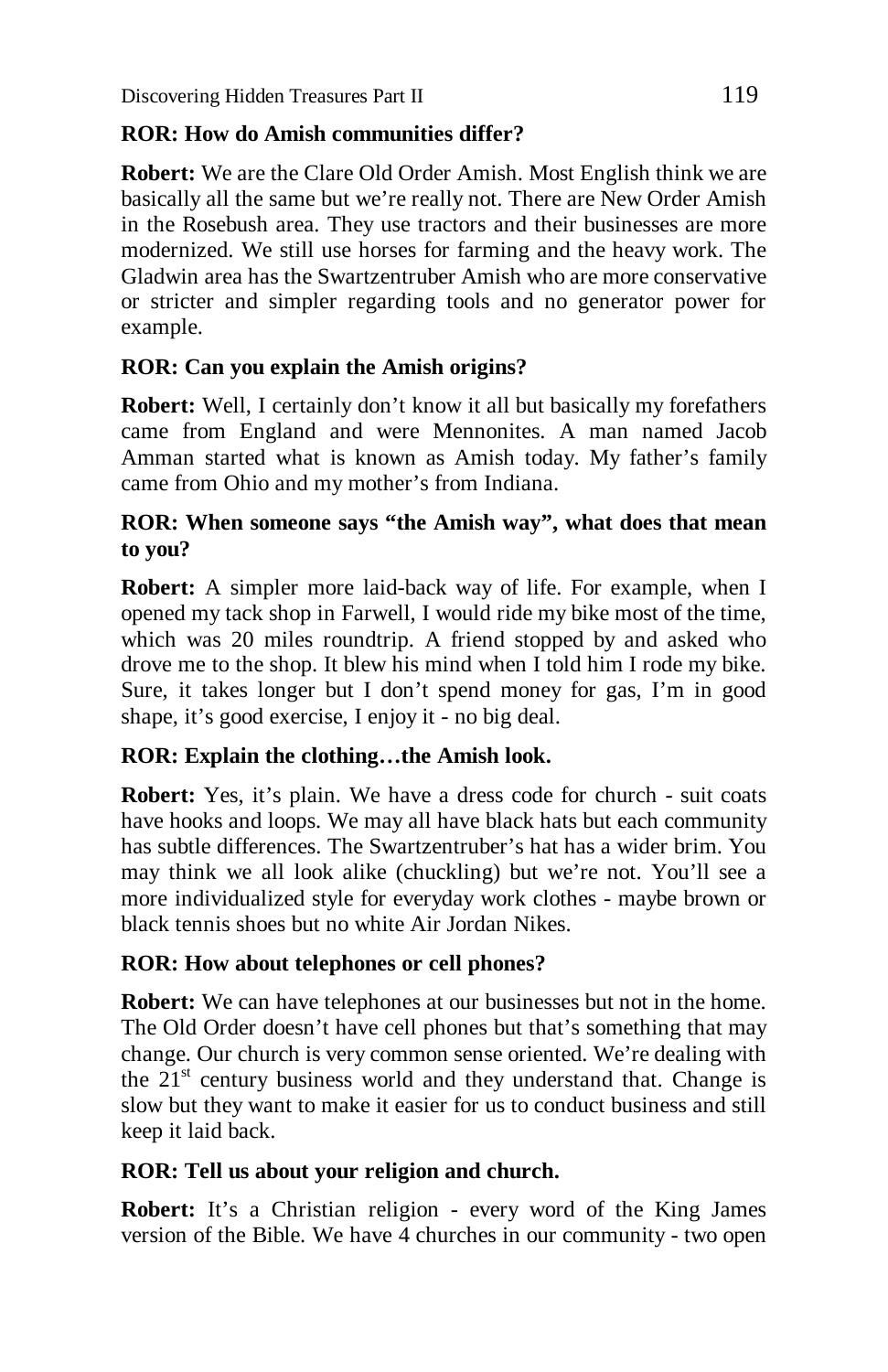each Sunday. The church wagon (tables, benches, chairs, etc.) goes to the designated homes for services and there is a rotating schedule. The Bishop is the head of the church; the Deacon handles the church finances and depending on size there are usually two ministers per church.

# **ROR: What is a typical Amish service - time, size, etc.**

**Robert:** We have service from 9:00 to noon. In the evening we have supper and sing songs. An average size service would be approximately 10 families.

# **ROR: When can you join the church?**

**Robert:** That is everyone's own personal choice. You have to take an instructional class that teaches you the how's and why's of the Amish. Then when you are ready you are baptized into the church.

# **ROR: When does the beard come in?**

**Robert:** It's my understanding the beard is grown when you're married and you have to have joined the church before you get married. I think it's a tradition rather than a rule.

# **ROR: You are clean-shaven, which makes you an eligible bachelor, right?**

**Robert:** Well, I have a girlfriend and hopefully will get married. The average dating period is about 2 years. Some get married sooner, some later. Weddings are traditional with some similarities but also unique just like the English weddings. We have a wedding wagon come to the home with all the necessary furnishings for a large gathering.

# **ROR: Are your weddings and church services spoken in German?**

**Robert:** Yes and yes. But our German and Pennsylvania Dutch (a German dialect) are spoken with an American accent. At one point in early American history, the primary language in many places was Pennsylvania Dutch. There was a vote for a national language and English won out by just a few votes over German.

#### **ROR: When did you get your first buggy and when did you father let you solo on the road?**

**Robert:** My father gave me my first one as a gift or bonus for working for him. Going out on the road is up to each family but my first trip on the road was a short one at about age 14. The average age for regular trips is 16 or 17 years old. We are given a driving course in school.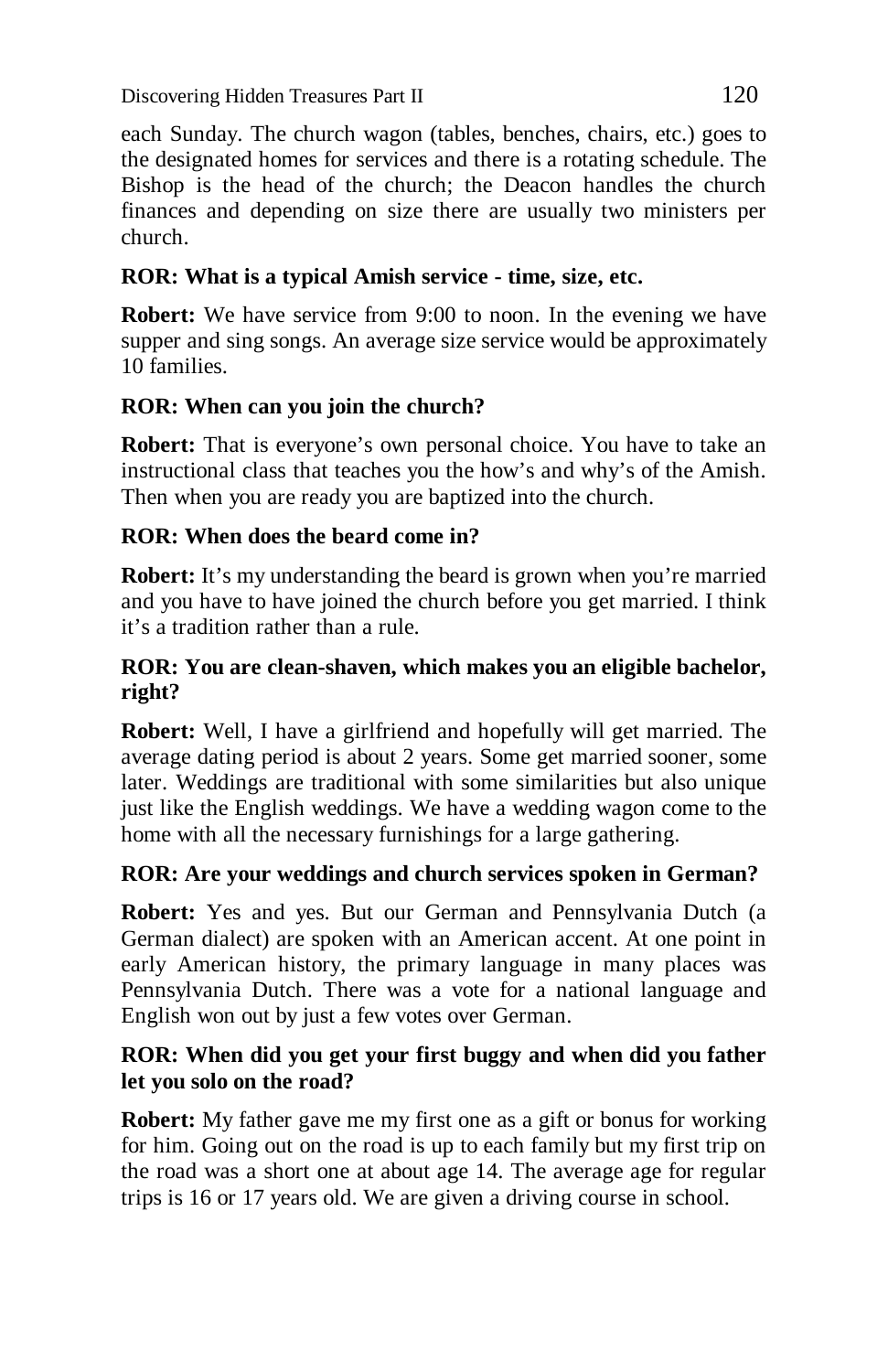#### **ROR: Buggies and automobiles can be a hazardous mix. What problems do you have and how do you deal with them?**

**Robert:** Road rage is a big concern with us, as it is with the English. Our community tries to be as safety conscious as possible. My carriage has reflecting tape outlining the back with a slow moving vehicle sign



and LED running lights.

**ROR: There have been several serious accidents…**

**Robert:** Yes, I'm very concerned and hope that our school course becomes more extensive because of the road issues we deal with. I appreciate when people give me room and in return I try to do the same. That's another problem the Amish and English must continue to work on in the  $21<sup>st</sup>$  century.

# **ROR: English teenage boys are always talking about their cars…**

**Robert:** I imagine it's the same but we ask how fast our horses go not how much horsepower- we deal mostly with one horsepower. But we also comment on how sharp a carriage is, getting it rigged and looking just right too.

# **ROR: Have you ever driven a car?**

**Robert:** I haven't. A driver's license isn't allowed. I have driven tractors for farming and ATV's for work and we have LP powered fork lifts at the mill.

# **ROR: You mentioned school. Tell us about your schooling.**

**Robert:** We go from  $1<sup>st</sup>$  through the  $8<sup>th</sup>$  grades, which is probably equivalent to your high school. We learn the English language through school. We're taught how to get along, how to take care of ourselves and as change comes in terms of modernization that is included also. There is the usual - reading, writing and arithmetic. I look at it as getting the basics to graduate onto the school of life. But I'm still learning.

**ROR: How about insurances and banking, checking accounts, credit cards, etc.?**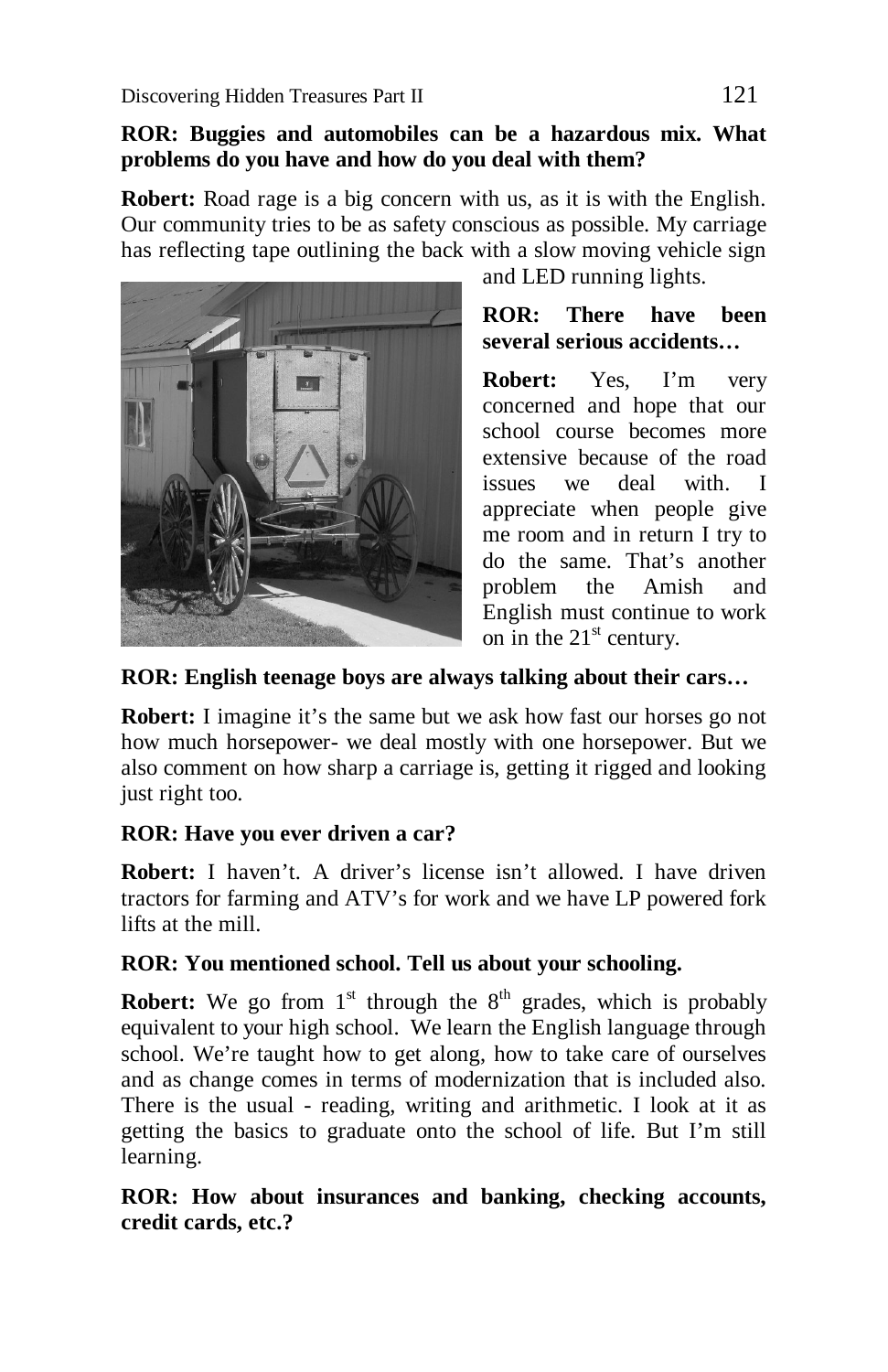Discovering Hidden Treasures Part II 122

**Robert:** We are self-insured. Michigan, Wisconsin, Ohio and Indiana churches contribute to a fund for fire and medical coverage. As far as banking, I have a savings account at the First Bank of Clare. I'll probably get a family checking account when I'm married and possibly a credit card. But the less paper work I have to deal with, I feel I'm better off.

#### **ROR: What happens to an Amish person who wants to live the English way?**

**Robert:** When you join the church you understand and agree to accept this way of life. If you choose to "jump the fence" you are excommunicated. We don't shun the people but our contact is dramatically reduced because we no longer share a lifestyle or have much in common.

# **ROR: Is the Amish community aware of the Middle East conflict and what's happening with our troops in Iraq or Afghanistan?**

**Robert:** Most definitely we are concerned. Those are big topics of conversation. We aren't involved with the military but we understand what they do. We don't have the instant updates from TV or radio but our news comes regularly from newspapers and magazines.

# **ROR: Where do you see yourself in 10 years?**

**Robert:** Hopefully married. I can't see myself as a family man right now but I'm sure that will change. I would like to have a large horse training facility and be considered an excellent equine care practitioner. I'm reminded of an old saying, 'the outside of a horse is good for the inside of the man'. I want to get the most out of both horse and man. That's where I'll be in 10 years.

# **ROR: Thank you Robert. It's been a pleasure.**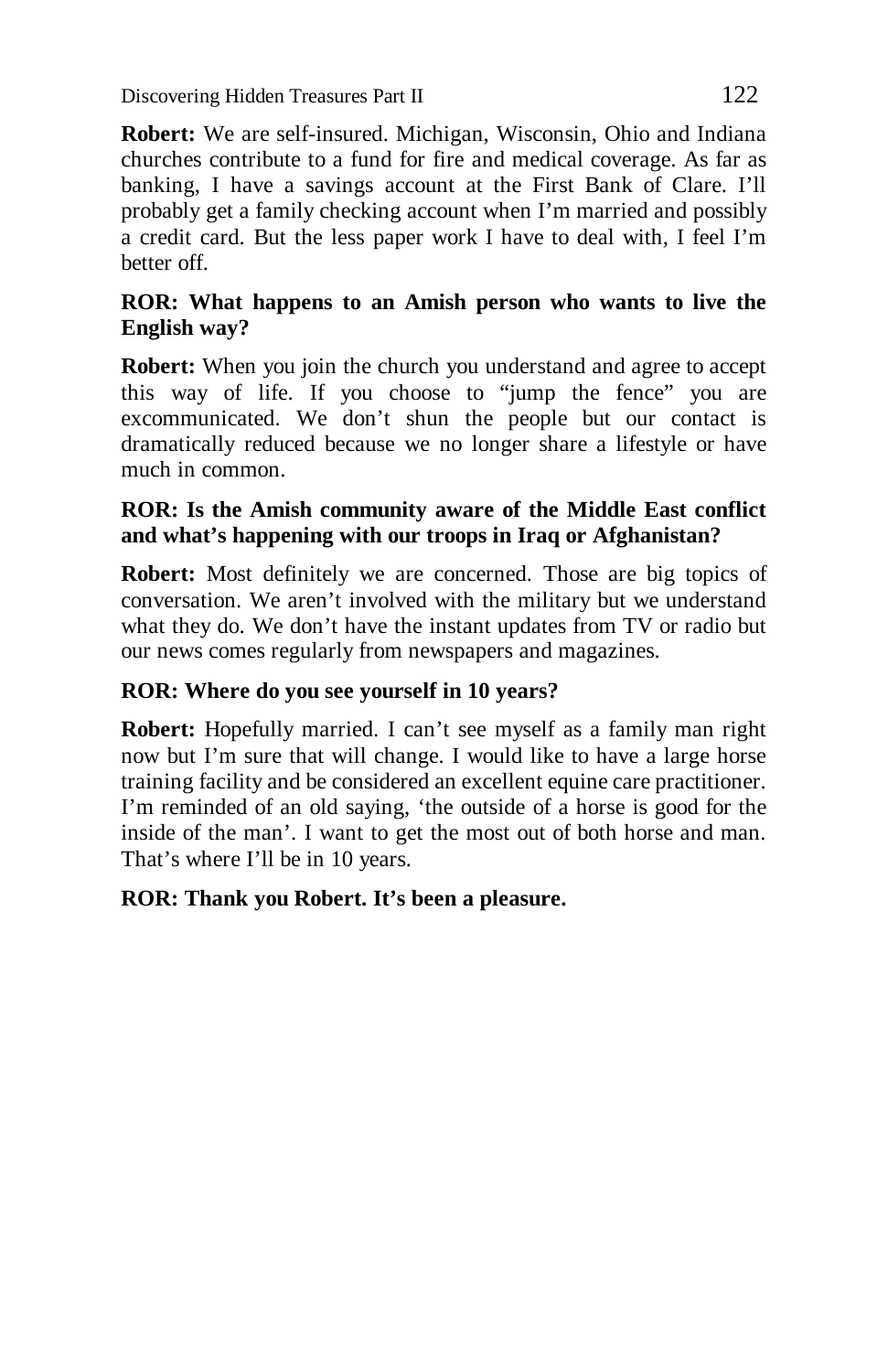# **A GLIMPSE OF AN AMISH WEDDING**

It's been over a year since we last visited with Robert Miller. You remember Robert the Amish, who gave us a peek at the Amish way of life. Well, things have changed just a bit in Robert's life and I thought I'd get you caught up.

Robert doesn't have his tack shop any more but he's still working on my wife's saddle. I think he's worked on it twice in the last year. As a matter of fact, with the racing season over, he's working on it now maybe its time to get a new saddle.

You may recall Robert worked for his father at Miller's sawmill making pallets. The economic conditions have hit the lumber business hard, which forced Robert to seek employment elsewhere. He landed a job only a few miles from home at a local foundry.

It was hard, dirty work – a job no one looks forward to but Robert has never shied away from hard work. Just as the foundry work started to slow, another industrious Amish man stepped into the picture and asked Robert if he'd like to work for him. That man is Jonas Hershberger.

If you've never been to Hershberger's Hardware Store on Leaton Rd. in Clare take the time someday because it's a treat. Yes, Lowes and Home Depot are probably cheaper with most items but you'd be pleasantly surprised at what Jonas offers for a very reasonable price. You might even get a glimpse of several Hershberger kids driving Stormy (the family pony) around the yard.

When Jonas asked, Robert said yes for five excellent reasons. First, working in the hardware store was a good steady job and second, it was MUCH cleaner. Third, Jonas is a self-employed smart businessman and Robert has an entrepreneurial spirit. Robert wants to 'be his own man' someday and he knows he can learn a lot from Jonas.

The other two reasons require some detail. We previously learned that Robert was soon to turn twenty-one and would begin paying his way while living at home. He was saving up to buy some land. Well, that dream has come to fruition. Robert purchased 10 acres about 5 miles from the Miller farm and has already put up a decent sized pole barn.

The last and most important reason is Robert took the plunge and got married. You may recall he had been dating a girl and someday would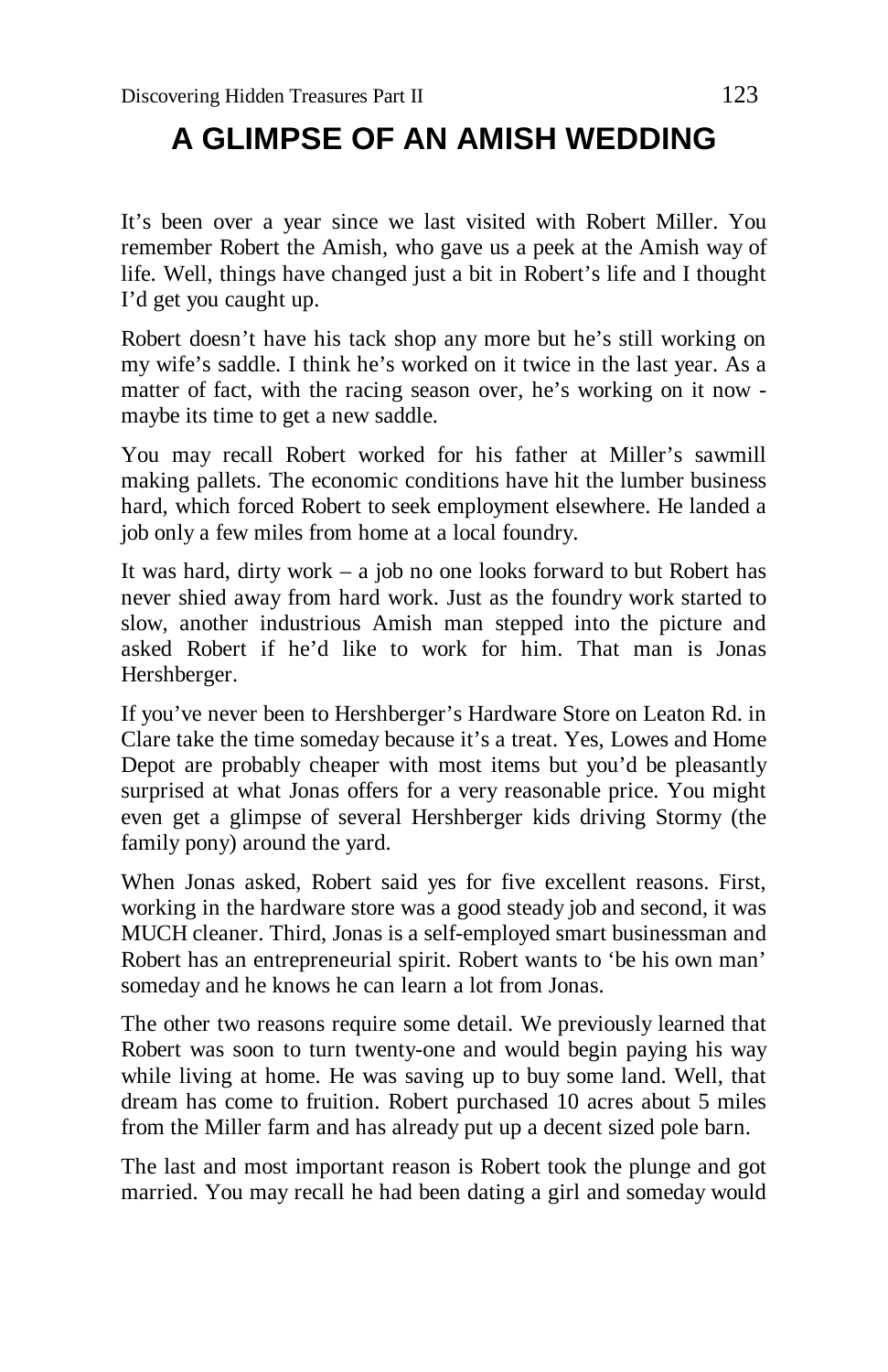hopefully marry her. That girl was Verba Byler and as of August 7, 2007 she is now Mrs. Robert Miller.

My wife and I were overjoyed when we received our invitation to Robert and Verba's wedding. When we confirmed our intentions to attend we got our instructions.

We were informed that the ceremony would begin at 9:00 a.m. at Viola Byler's (Verba's mother) residence with a reception to follow immediately at noon. When I questioned Robert about the time frame…THREE HOURS? He smiled and said 'yes sir, but you "English" are expected to show up around 11 o'clock.

He also informed me that the entire service would be in German/Pennsylvania Dutch and a little English (very little!) and the English all sat in one section. Gifts were welcomed but not expected and be prepared to eat…a lot.

I had cheated a bit and asked Jonas what the newly weds could use. He told me tools and any household item would be fine. He also chuckled and told me someone had ordered a picnic table as a present and 'Robert's out back building he wedding present now.' My wife and I settled on a nice wooden breadbox for Verba stuffed with horse books for Robert.

When we arrived (about 10:45), the Bishop seemed to be just getting warmed up. The men sat on one side, women on the other, facing each other with the wedding party (Robert, Verba and two "witness" couples) in the middle.

It was, as a friend once described, 'hotter than the hubs of hell' but the Almighty had provided a rain shower the night before to keep the humidity down. My first thought was 'why don't they have some fans going?' Duh, no electricity Rick!

We were somewhat of a curiosity to most of the Amish children. There were two other couples sitting with us in the "English" section and the kids would stare until dad would politely turn their head.

Thank goodness Robert's Uncle Henry sat next to me and helped with what was going on. He is a New Order Amish from Rosebush and admitted his German was a bit rusty. I don't know much German but the Bishop sprinkled in a few words that made me scratch my head: redemption, disastrous, unbeliever. And they were spoken with a raised voice and a lot of finger pointing.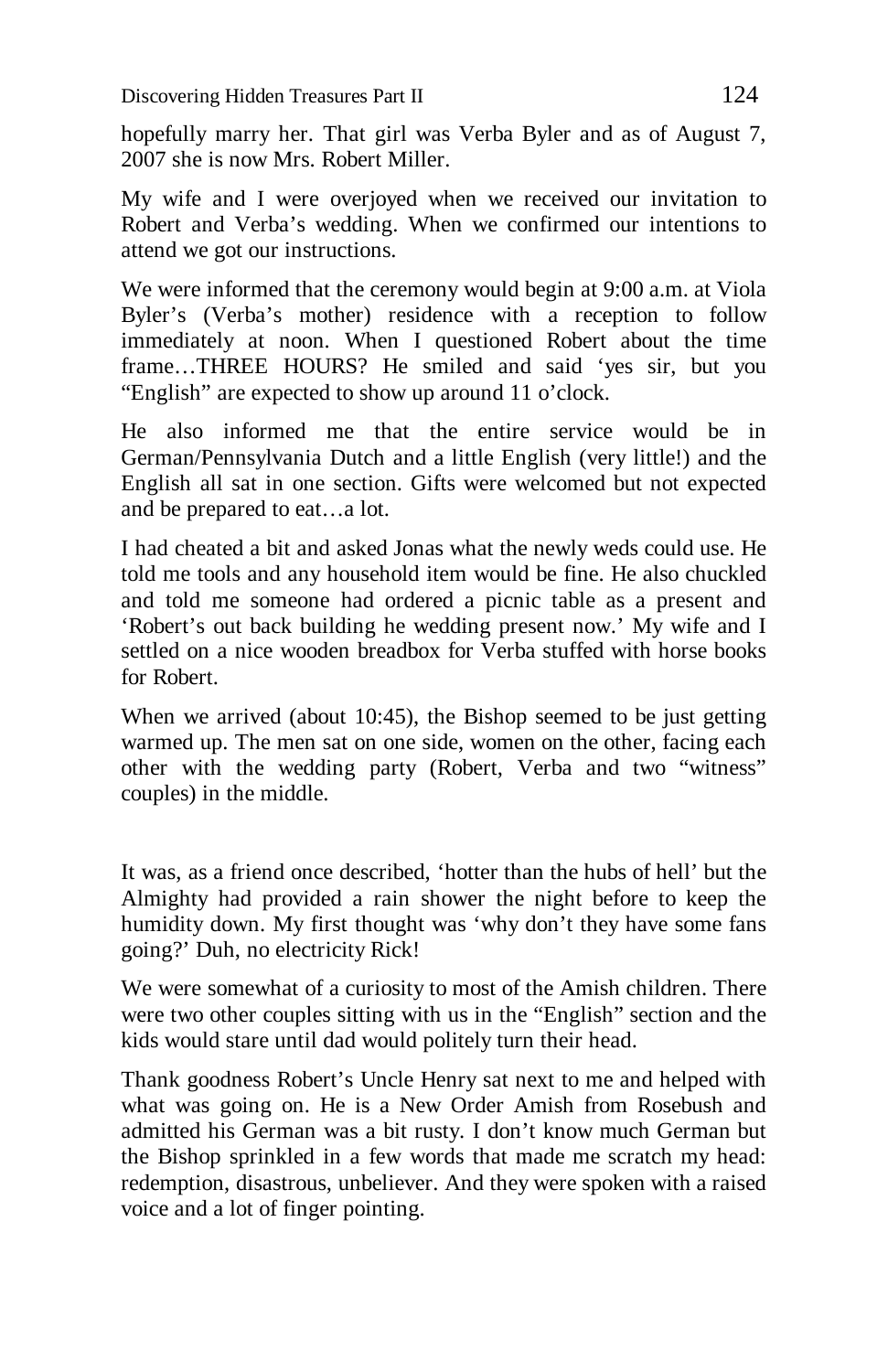But then there were words like love, marriage, natural and happy. There were several prayer sessions where everyone kneeled and there were bare-footed Amish kids running around everywhere.



Groups of the women would periodically jump up and leave only to reappear after a few minutes. Then a group of young men would do the same – all with the Bishop never missing a beat. Henry explained they were tending to preparation chores for the reception.

One whole wall was lined with, what I assumed were religious dignitaries. As it turned out, that's who they were and near the end each one gave a little prayer. Maybe it was a best wishes sort of thing.

The highlight at the close of the ceremony was when they all sang a tradition Amish hymn that Henry said was often used to end an Amish wedding. Its difficult to describe, almost like Tibetan monks chanting. All I can say is the sound must have been heard all the way to Beaverton and was beautiful.

We (the English) were marched into the reception barn and treated to a feast fit for royalty. Robert and Verba were wedged into the "wedding corner" and almost looked like deer in the headlights but you couldn't have pried the smiles from their faces.

At the end of the meal everyone sang two hymns. One was written and sung in German but the closing line said in English, 'Love is a gift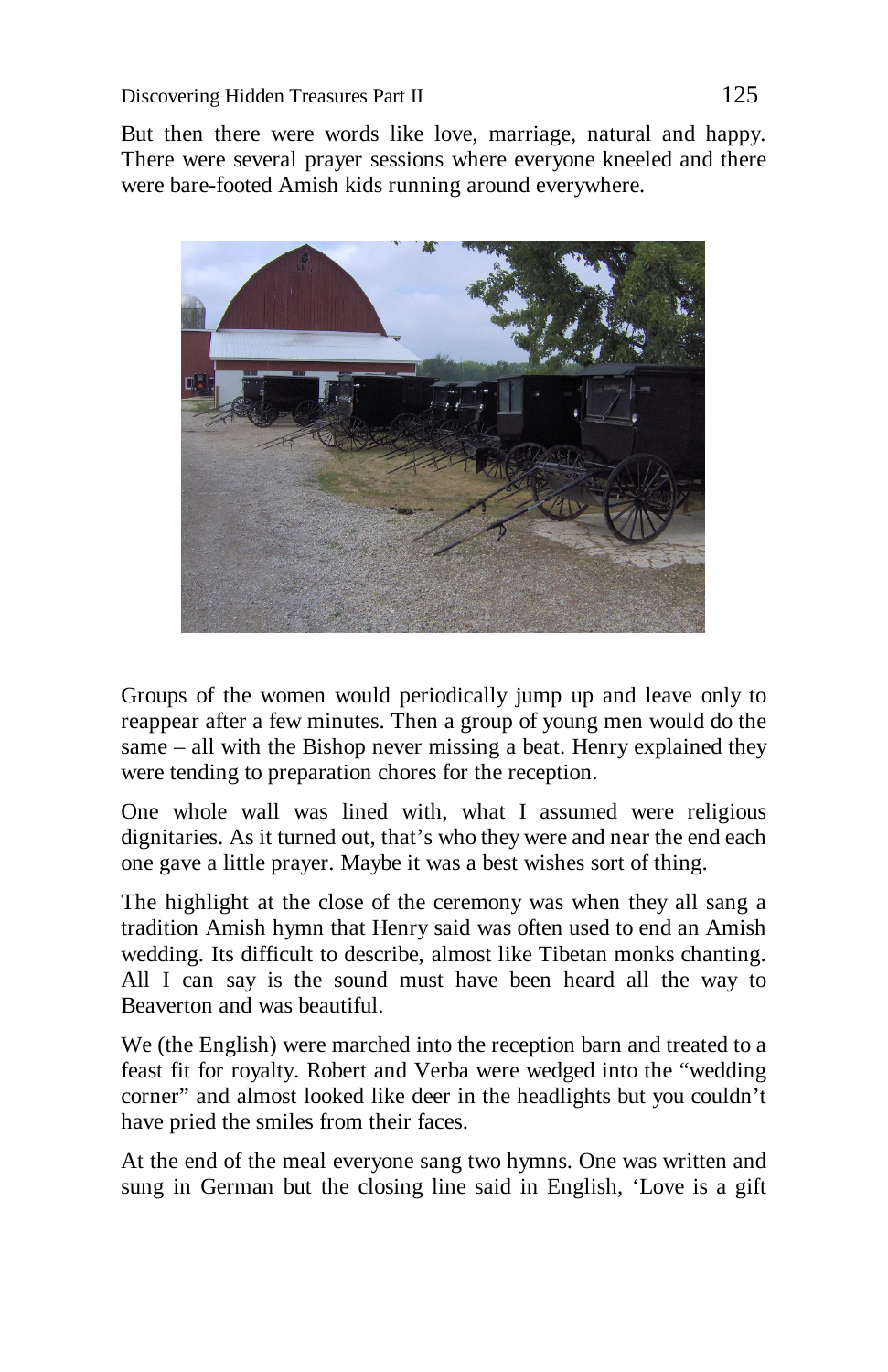from God and only He who created hearts can unite them.' The other was sung in English and was titled "A Beautiful Wedded Life."

There was no way to get close enough to converse with the newly weds but I caught Robert's eye. I could tell he was not only the happiest man on earth but was also very pleased we were there to share this day with him.

We considered it such a privilege to be a part of Robert and Verba's special event. We were two of only ten "English" that were a small part of a 300+ wedding service. The Amish have BIG weddings; there were black buggies everywhere.

I've seen Robert several times since then and had a chance to have a nice chat about that day and what's been happening with him and Verba. They are currently living upstairs at Robert's brother-in-laws farm until they can procure living quarters on their own property.

The breadbox sits prominently on the counter but the horse books have already been read so I guess I'll need to dig up some more for him. He's already trying to grow a beard and they went to Florida on their honeymoon. I'm thinking we'll need another update very soon.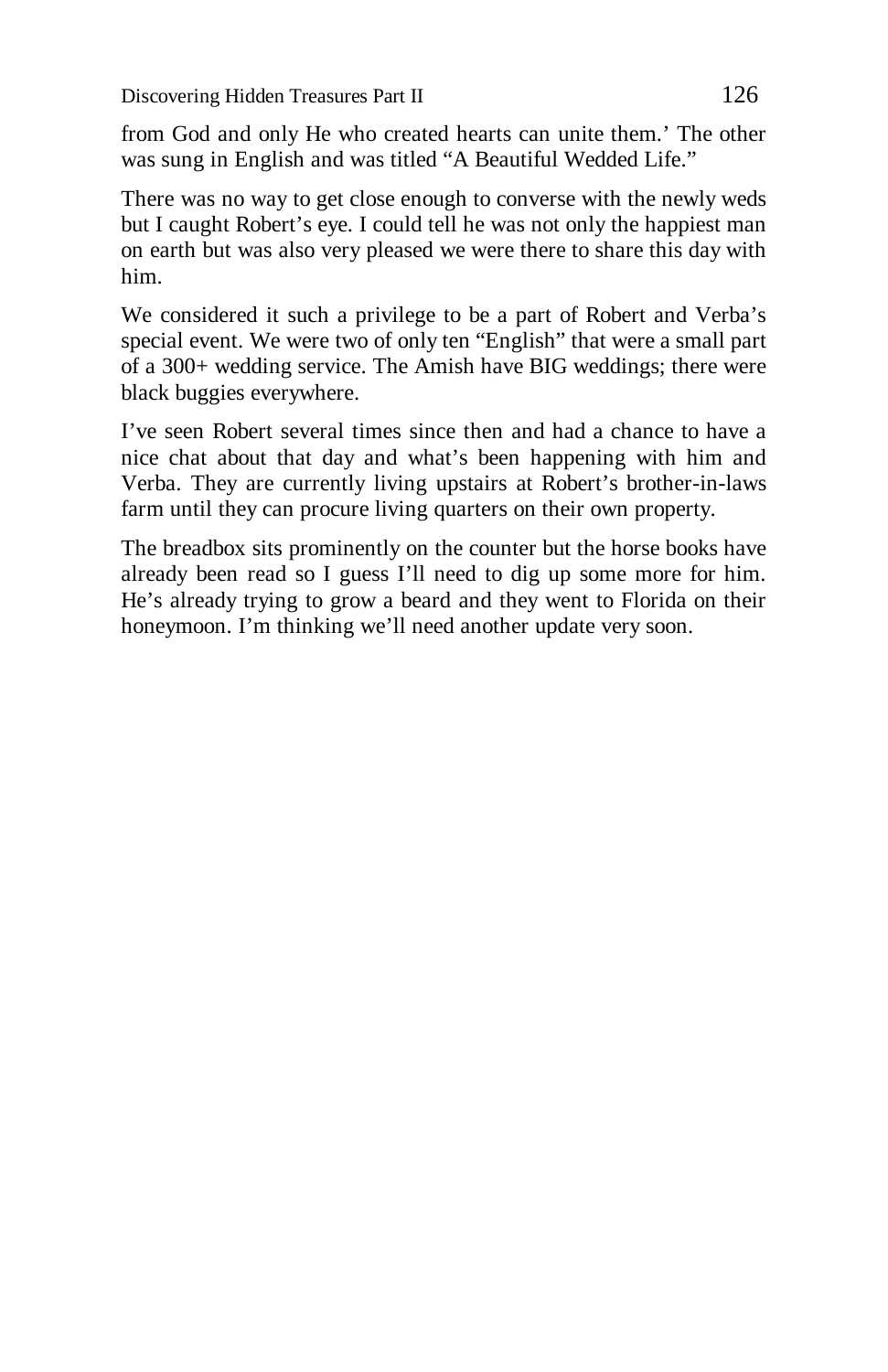

**A GLIMPSE AT AN AMISH MARRIAGE**

*This week marks a one-year anniversary of an event not witnessed by many "English." It was just last year on August 7th when my wife and I attended Robert Miller's marriage ceremony, which I wrote a column about called "A Glimpse Of An Amish Wedding."*

*Robert and his bride-to-be Verba Byler were married in a jam-packed pole barn during a three-hour marathon celebration. I described the day as "hotter than the hubs of hell" but I remember most the glorious smiles on their faces at the wedding reception.*

*We met Robert when he was just fifteen (chronicled in another column - "A Glimpse Of The Amish Life") and I can report, at the ripe age of twenty-two, he still looks fifteen…with a bit of fuzz on his face though!* 

*Following the wedding, the Millers took a brief trip up north with friends before Robert returned to work at Hershberger's Hardware – just a brisk bike or buggy ride from the latest farm established in the Old Order Amish community.*

*They took up residence at Robert's brother-in-law's farm temporarily while he worked on getting the property suitable for his bride. In addition to his barn he now has several acres fenced in for the horses*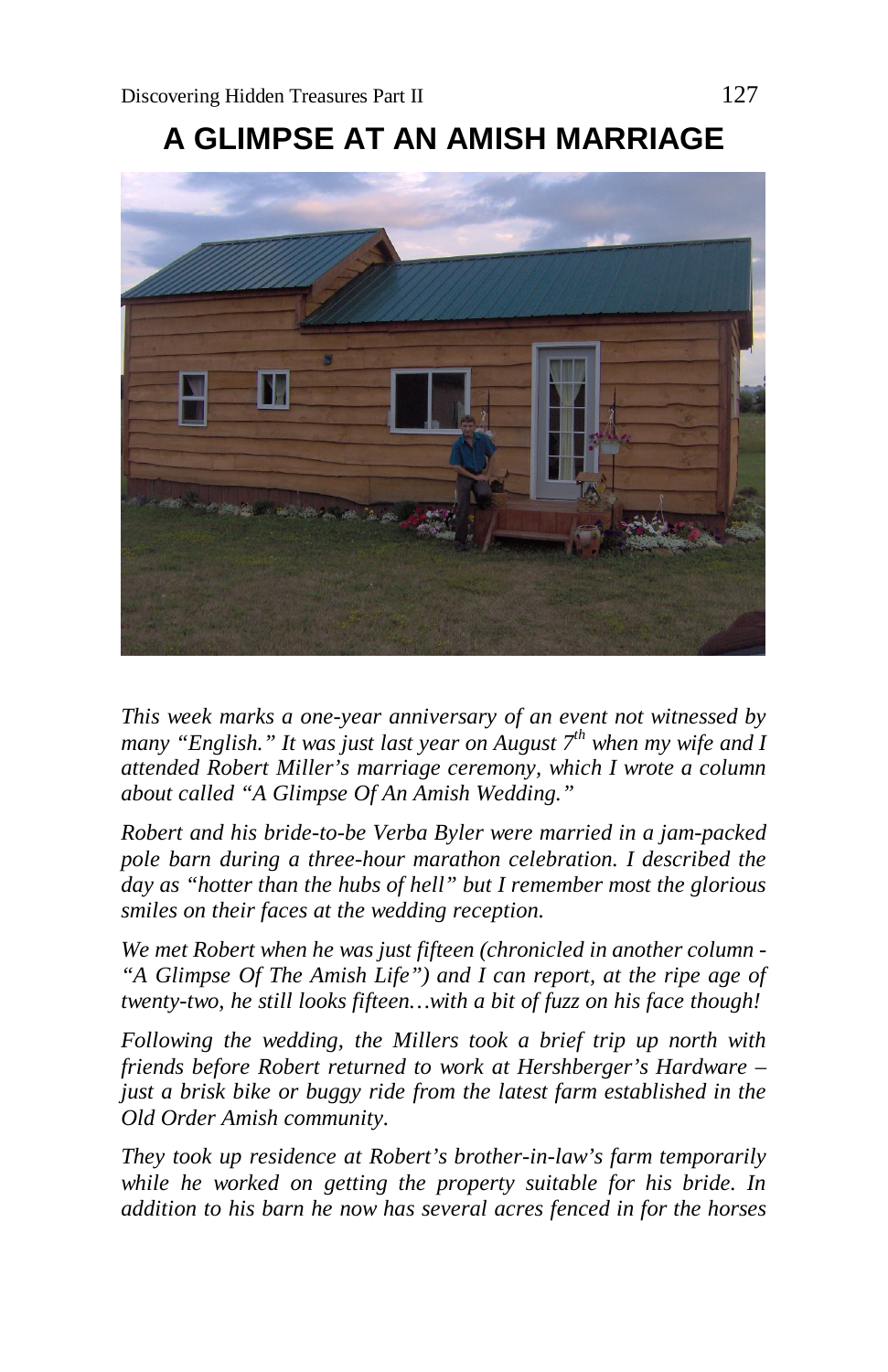*and a nice little cabin built on the property. A few months later they went on their "official" honeymoon to Florida.*

*Shortly after their return, the Millers moved to John Henry "The Quilt Man" Yoder's farm to housesit while John Henry headed for Florida himself to winter. As signs of spring and the month of March rolled in, they moved into their own place.*

*Although the cabin is small, a little more room had to be made with a new addition to the family coming. In July, almost seven pounds of Kenneth Lee Miller came into the world to make it an Amish trifecta.*

*I met up with Robert at the hardware store and we had a nice chat. He informed me that an opportunity came up for good work out west. So come September, he is returning to his birthplace of Rexford, Montana.*

*His experience working at his father's sawmill would be very helpful as he is going into the Big Sky woods to be a lumberjack with the U.S. Forestry Service. Family on both sides and both states were pulling the Millers – east to stay, west to go.*

*My wife put together a good ole home cooked meal and we went a call'in on the Millers to get caught up. Robert has been so friendly, open and willing to share with us "English", so I thought you'd enjoy an update too.*

#### **ROR: Now that you are married, do you sense a difference in how you are treated or viewed in the Amish community?**

**Robert:** There is a bigger difference in the family. When I was there everyday and they had a bone to pick with me, it was immediate. Now that I'm away from home and married they treat me with more respect.

#### **ROR: So the Amish go on honeymoons much as the English. You went to Florida. How did you get there, what did you see and what was the biggest surprise?**

**Robert:** We saw the ocean. That was a first for both Verba and me. We went to Sea World, the Jungle Gardens and we hung out at the ice cream shop a lot. We hired a driver to take us to Shipshewana. They have a seasonal bus that goes to Florida twice a week. We saw lots of countryside. The biggest surprise was how much the interior of Florida reminded me of Montana – big herds of cattle and no palm trees.

#### **ROR: What's the most pleasant surprise you've had in your marriage?**

**Robert:** Discovering married life…coming home to a hug and having my wife here waiting for me. We are totally in love and growing more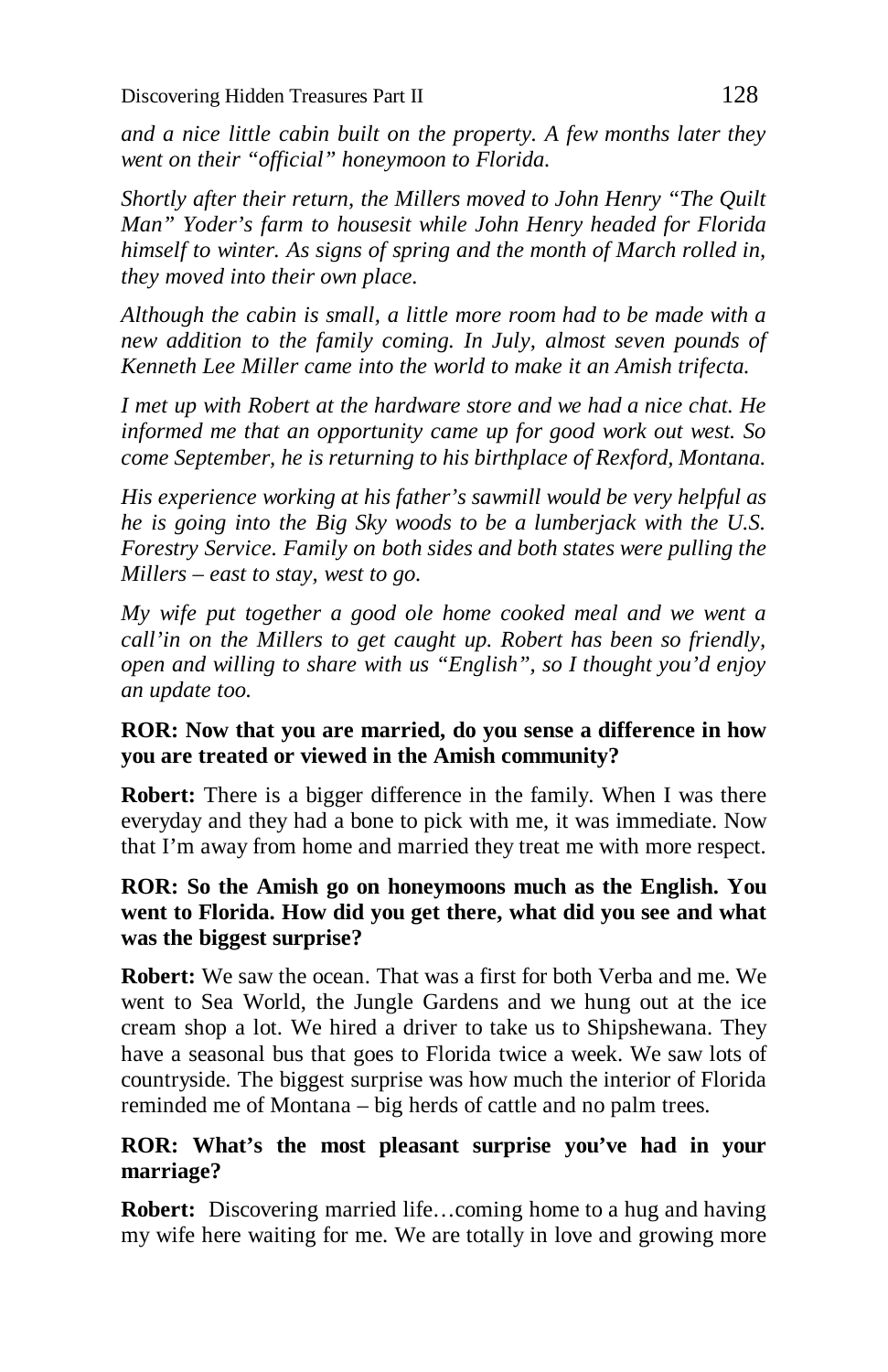in love each day – we're committed to making it work and never looking back.

#### **ROR: Who does the finances, the cooking and daily chores?**

**Robert:** I handle the finances and she does ALL the cooking (laughing). She does most of the inside work and I'm the outside person. But she does mow the lawn and help in the barn. Now that the baby is here, I'll probably be helping more inside too.

# **ROR: Has the Amish family life evolved and changed?**

**Robert:** Yes, even from my parents time. It was a more simple life; there wasn't as much going on back then. Today it is much faster paced. Working at the store and interacting with so many more people makes it a more stressful lifestyle. But you do what you've gotta do.

# **ROR: You are moving to Montana. How are you getting there…I'm assuming you won't be hitching up your buggy?**

**Robert:** No, we'll be letting Amtrak handle that.

# **ROR: So you can't drive or fly there but you can take a train. Can you explain the difference?**

**Robert:** When the automobile was invented many of the Amish weren't educated as to what exactly its purpose was and considered it an evil contraption. The same thing occurred with the airplane. Many Amish communities don't have a problem with plane travel but around here to keep peace amongst the communities, we stick with that standard…go along to get along. As far as accepting train travel, you got me there, Rick (laughing).

# **ROR: You've seen Montana and some of the west and now Florida. What other places would you like to see?**

**Robert:** Arizona, the Grand Canyon; Texas and Old Mexico; California and the West Coast…some day.

# **ROR: How and where was the delivery for Kenneth Lee?**

**Robert:** He was born at a mid-wife service called Country Cottage. Verba was in labor all night. She is a small person…lots of hand holding but a great experience. He was six pounds, thirteen ounces and had some fluid on his lungs so he spent a little time in the emergency room but as you can tell he's fine now (as we hear Kenneth Lee piping in with gusto in the background).

#### **ROR: You mentioned experiencing more stress on the job and now with a baby is there even more?**